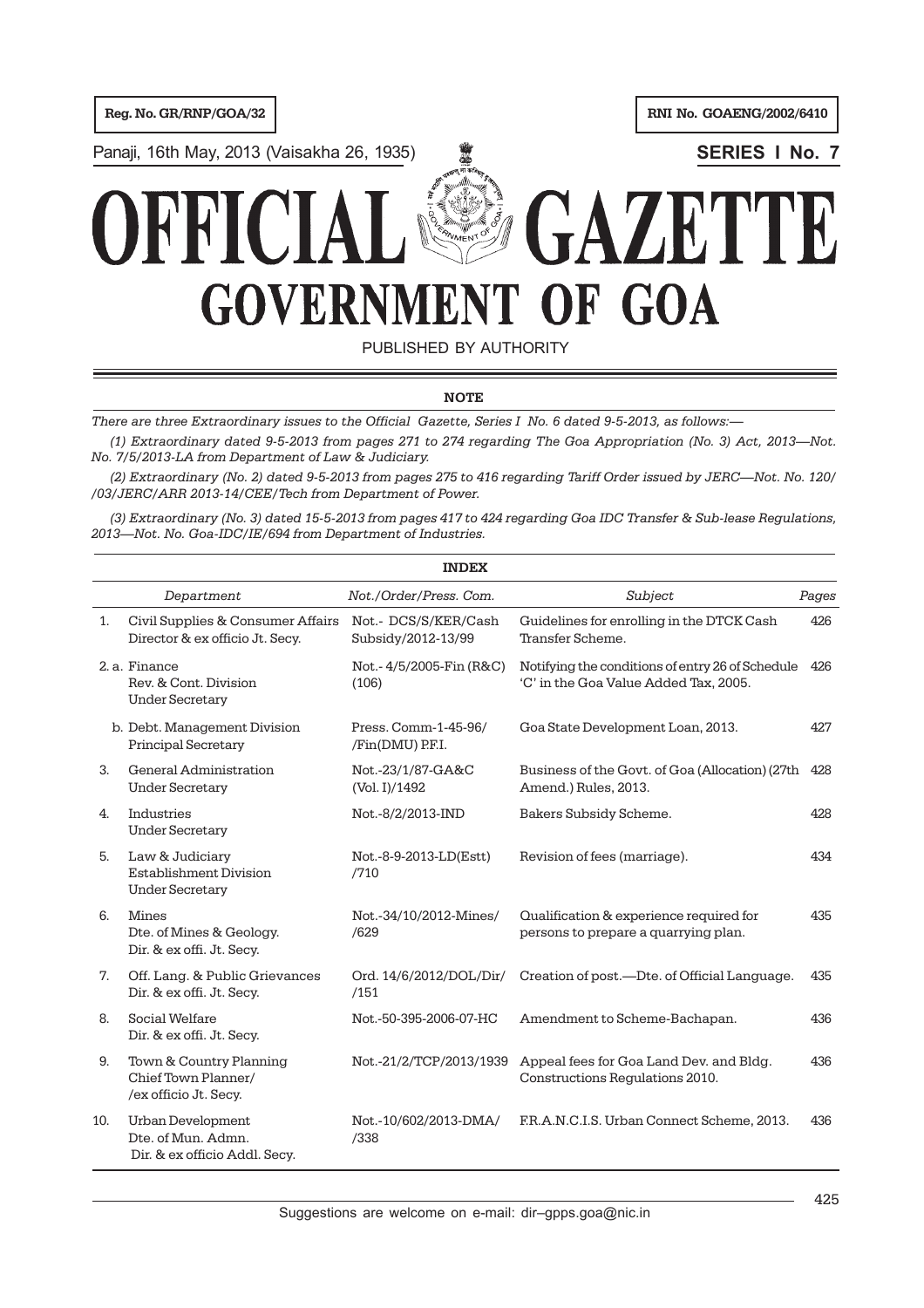# **GOVERNMENT OF GOA**

Department of Civil Supplies and Consumer Affairs

# $\overline{\phantom{a}}$ **Notification**

# DCS/S/KER/CASH Subsidy/2012-13/99

Guidelines for Enrolling in the Direct Transfer of Cash Subsidy on PDS Kerosene (DTCK) Cash Transfer Scheme

Whereas the Government of India has notified Direct Transfer of Cash Subsidy on PDS Kerosene (DTCK) Cash Transfer Scheme and the same is proposed to be implemented in the State of Goa w.e.f. 01-10-2013. The retail kerosene dealers who are licensed by this Department and are desirous of joining the scheme and who fulfill the laid down eligibility criteria shall apply to the Department of Civil Supplies and Consumer Affairs in prescribed form within the time prescribed by the Department of Civil Supplies.

*Eligibility Criteria.*— (*1*) All applicants should be having a valid retail kerosene licence issued by the Civil Supplies Department.

(*2*) The applicants should have storage capacity of at least 3000 litres kerosene with proper access to tanker for delivery alongwith NOC from Directorate of Fire & Emergency Services to store a minimum of 3000 litres of kerosene at the place.

(*3*) The applicant should have properly ventilated space of at least 3 sq. mtrs. to install computerized billing machine to be supplied and networked by the Department.

(*4*) The place should have access to wire line/wireless network.

(*5*) The applicant should have financial capacity to buy a consignment of kerosene of at least 3000 litres at one time i.e. should have financial capacity of at least Rs. 1.8 lakhs and should produce documents to that effect.

(*6*) The applicant should be able to provide bank guarantee/security of Rs. 25,000/ towards safety & security of the billing machine to be installed at the dealers place.

(*7*) The dealer should have good character and without criminal background.

(*8*) The dealer should operate the business in person and cannot delegate his power or appoint another person to run the business on his behalf.

> By order and in the name of the Governor of Goa.

*Vikas S. N. Gaunekar*, Director & ex officio Jt. Secretary (Civil Supplies & Consumer Affairs).

Panaji, 2nd May, 2013.

 $\longrightarrow\bullet\bullet\longrightarrow$ 

Department of Finance

Revenue & Control Division  $\overline{\phantom{a}}$ 

# **Notification**

# 4/5/2005-Fin(R&C)(106)

In pursuance of entry (*26*) of Schedule 'C' appended to the Goa Value Added Tax Act, 2005 (Goa Act 9 of 2005), the Government of Goa hereby notifies the following conditions for the purpose of the said entry (*26*), namely:—

(*i*) The defence personnel (hereinafter referred to as the "applicant"), who intends to avail the benefit of the rate of tax under the said entry (*26*) shall be a permanent resident of the State of Goa or shall have regular posting in the State of Goa in any of the Defence Wings of the Indian Armed Forces on the day of purchase of the Motor Car or on the day of his filing an application for the purchase of the Motor Car with the Department of Commercial Taxes.

(*ii*) The applicant shall file an application with the Commissioner or the Assistant Commissioner of Commercial Taxes authorized by the Commissioner for the purpose, enclosing therewith a certificate issued by:—

(*a*) the unit in-charge under which the applicant is serving in the State of Goa;

(*b*) the Rajya Sainik Board in case of an applicant who has from services, alongwith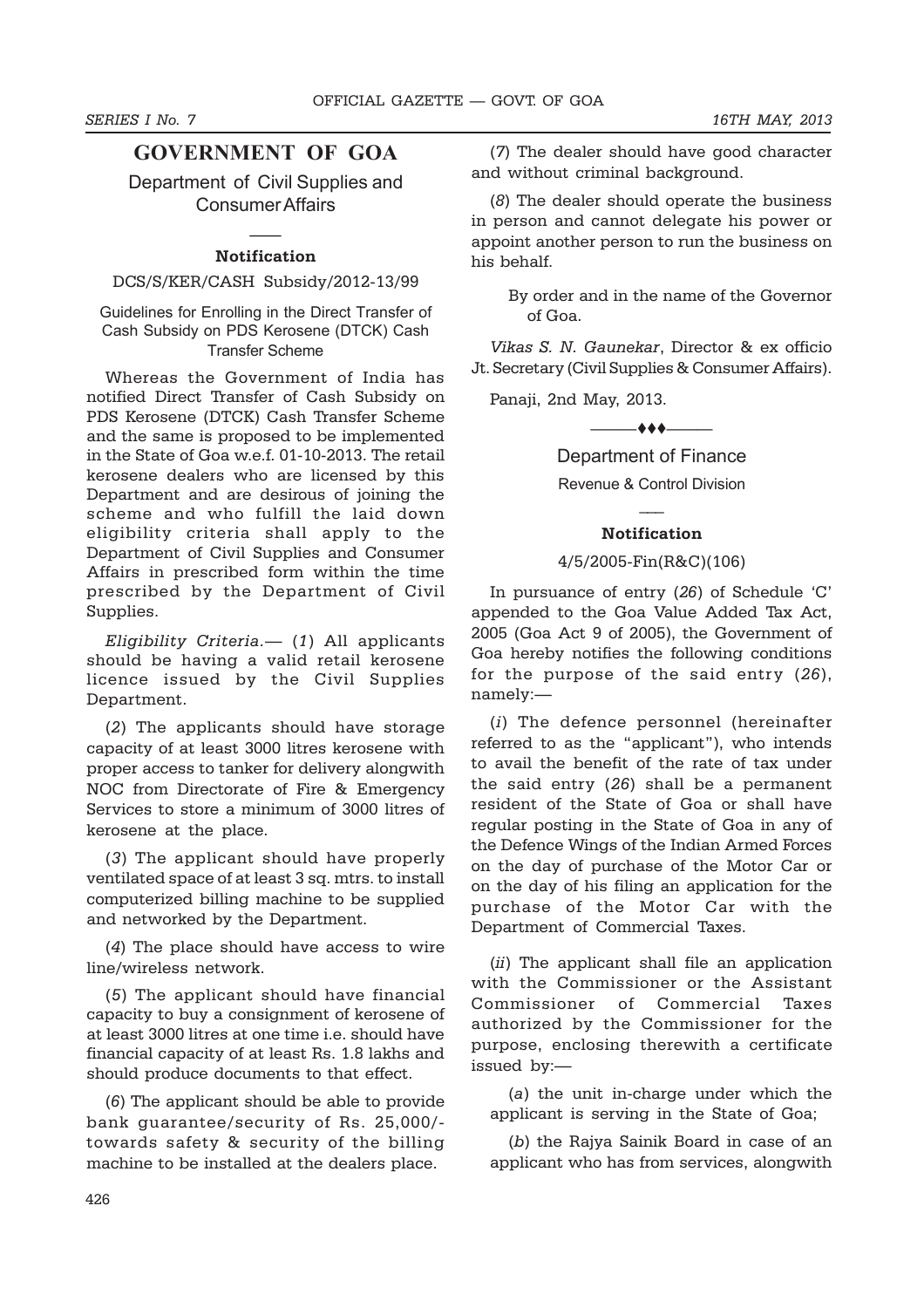residential certificate issued by the concerned Mamlatdar where the applicant normally resides and a copy of quotation/ /proforma invoice detailing the name and address of the dealer, the make, model and variant of the motor car, etc.

(*iii*) The Commissioner or the Assistant Commissioner of Commercial Taxes, upon receipt of an application and upon due verification of the same, shall, within three days, approve or reject the same. Upon approval the Commissioner or the Assistant Commissioner shall issue a certificate of concession directly to the Vehicle dealer and shall also endorse a copy to the applicant and the Registering Authority.

 (*iv*) In case, the applicant desires to sell or transfer the motor car within a period of three years from the date of purchase, then, the applicant shall refund to the Government, the difference amount of Value Added Tax benefit, which amount shall be determined pro-rata by the Commissioner of Commercial Taxes or the Assistant Commissioner so authorized for the purpose and shall obtain a certificate to that effect.

(*v*) The authorized dealer of a motor car shall grant the concessional rate only upon the receipt of certificate of concession from the Commissioner of the Assistant Commissioner of Commercial Taxes and shall invariably record the number and date of such certificate in the invoice/cash memo so issued for such sales and furnish the attested copies thereof to the applicant alongwith the quarterly returns.

*Explanation*:— The term 'motor car' means a 'motor car' as defined in clause (*26*) of section 2 of the Motor Vehicles Act, 1988 (Central Act 59 of 1988).

This Notification shall come into force from the date of it's publication in the Official Gazette.

> By order and in the name of the Governor of Goa.

*Ajit S. Pawaskar*, Under Secretary, Finance (R&C).

Porvorim, 13th May, 2013.

# Debt Management Division

## **Press Communique**

# GOA STATE DEVELOPMENT LOAN, 2013

It is notified for general information that the outstanding balance of **6.35% Goa State Development Loan 2013** issued in terms of the Government of Goa, Finance Department Notification No.1-45-2003-Fin(Bud) dated June 04, 2003, will be repaid at par on **June 12, 2013** with interest due up to and including June 11, 2013. In the event of a holiday being declared on the aforesaid date by any State Government under the Negotiable Instruments Act, 1881, the loan will be repaid by the paying offices in that State on the previous working day. **No interest will accrue on the loan from and after June 12, 2013.**

(*2*) As per sub-regulation 24(*2*) and 24(*3*) of Government Securities Regulations, 2007 payment of maturity proceeds to the registered holder of Government Security held in the form of Subsidiary General Ledger or Constituent Subsidiary General Ledger account or Stock Certificate shall be made by a pay order incorporating the relevant particulars of his bank account or by credit to the account of the holder in any bank having facility of receipt of funds through electronic means. For the purpose of making payment in respect of the securities, the original subscriber or the subsequent holders of such a Government Securities, as the case may be, shall submit to the Bank or Treasury and Sub-Treasury or branch of State Bank of India, or its subsidiary banks where they are enfaced/registered for payment of interest, as the case may be, the relevant particulars of their bank account.

(*3*) However, in the absence of relevant particulars of bank account/mandate for receipt of funds through electronic means, to facilitate repayment on the due date, holders of **6.35% Goa State Development Loan 2013,** should tender their securities at the Public Debt Office, 20 days in advance. The securities should be tendered for repayment, duly discharged on the reverse there of as under:—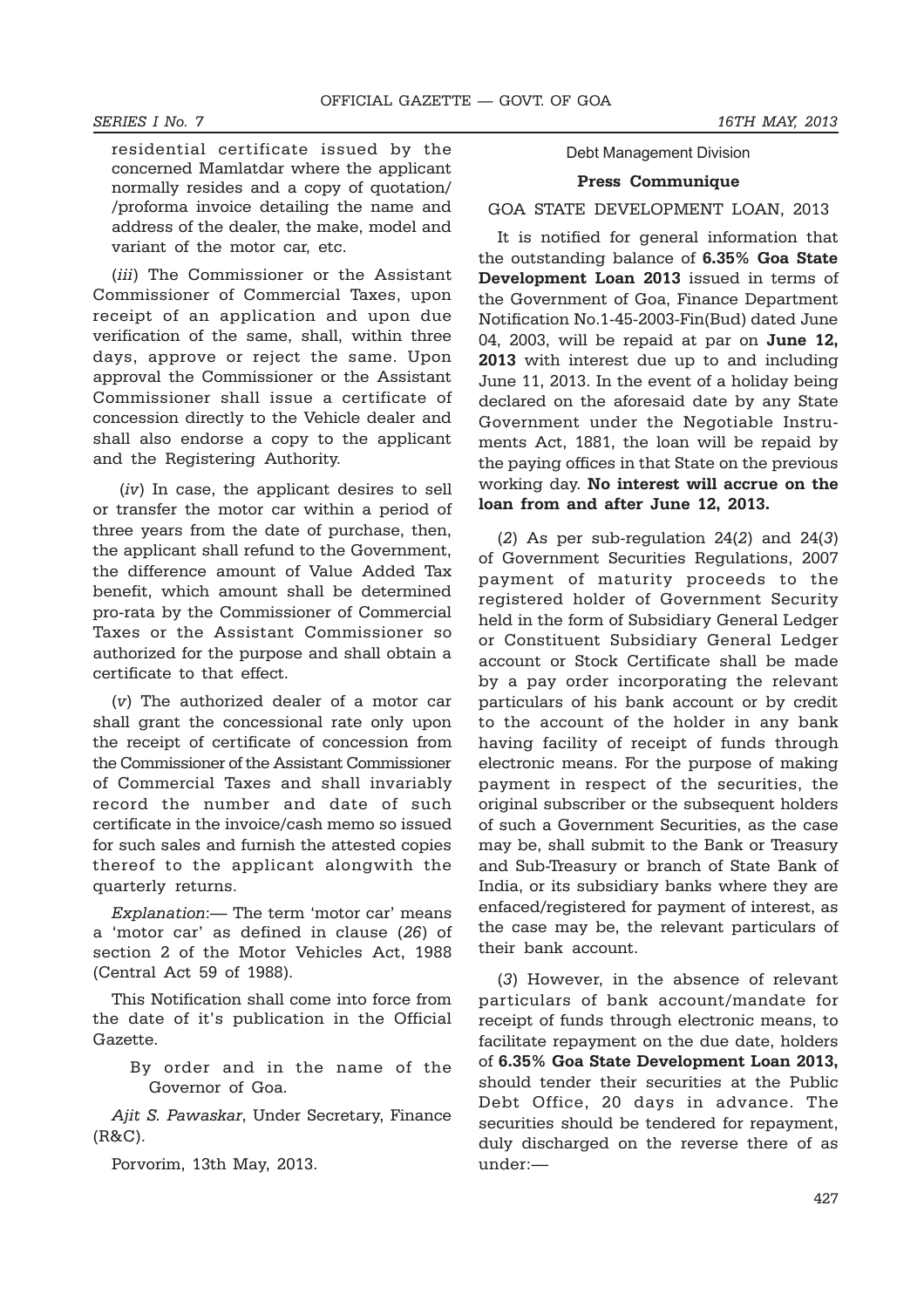# **"Received the Principal due on the Certificate".**

(*4*) It should be particularly noted that at places where the treasury work is done by a branch of the State Bank of India or any of its associate banks, the securities, if they are in the form of Stock Certificates, should be tendered at the branch of the bank concerned and not at the Treasury or Sub-treasury.

(*5*) Holders who wish to receive payment at places other that those where the securities have been enfaced for payment should send them duly discharged to the Public Debt Office concerned by Registered and Insured Post. The Public Debt Office will make payment by issuing a draft payable at any Treasury/Sub- -Treasury or branch of State Bank of India or its associate banks conducting Government Treasury work in the State of **Goa.**

*B. Vijayan*, Principal Secretary (Finance).

Porvorim, 11th May, 2013.

 $\longrightarrow$ 

Department of General Administration  $\overline{\phantom{a}}$ 

# **Notification**

# 23/1/87-GA&C (Vol. I)/1492

In exercise of the powers conferred by Article 166 of the Constitution of India and all other powers enabling him in this behalf, the Governor of Goa hereby makes the following rules so as to further amend the Business of the Government of Goa (Allocation) Rules, 1987, as follows, namely:—

1. *Short title and commencement.*— (*1*) These rules may be called the Business of the Government of Goa (Allocation) (Twenty- -seventh Amendment) Rules, 2013.

(*2*) They shall come into force at once.

2. *Amendment of Schedule.*— In the Schedule appended to the Business of the Government of Goa (Allocation) Rules, 1987,—

(*i*) after serial number "16. Department of Industries, Trade and Commerce", the following shall be inserted, namely:—

"16A. Department of Handicraft, Textile and Coir.

(*a*) Training-cum-Production Centres";

(*ii*) at serial number 19, under the heading "Department of Water Resources", after entry at clause (*k*), the following entries shall be inserted, namely:—

"(*l*) The disputes of Madei/Mandovi with the Government of Karnataka and Government of Maharashtra.

(*m*) The Hydro projects in the Madei Basin.

(*n*) All the 61 projects identified as per the Master Plan for Madei/Mandovi River Basin.

(*o*) Advising Public Works Department to take up the various schemes, which could have better impact towards the cause of the State in the disputes";

(*iii*) at serial number 47, under the heading "State Directorate of Craftsmen Training", clause (*c*) and the entry thereof shall be omitted; and

(*iv*) the serial number "48. Department of Chief Engineer (Mandovi Basin)" and the entries thereunder shall be omitted.

By order and in the name of the Governor of Goa.

*Ajit Pawaskar*, Under Secretary (GA-II).

Porvorim, 9th May, 2013.

 $\longrightarrow$ 

Department of Industries  $\overline{\phantom{a}}$ 

## **Notification**

# 8/2/2013-IND

1. Whereas, the Government of Goa has decided to provide support and financial assistance to the Traditional Bakers of Goa with the considered objective to give them boost so as to ensure that this traditional occupation and business is not only protected but grow in all respects being an essential food item in Goan lifestyle. The State Government has taken a note about the key role played by the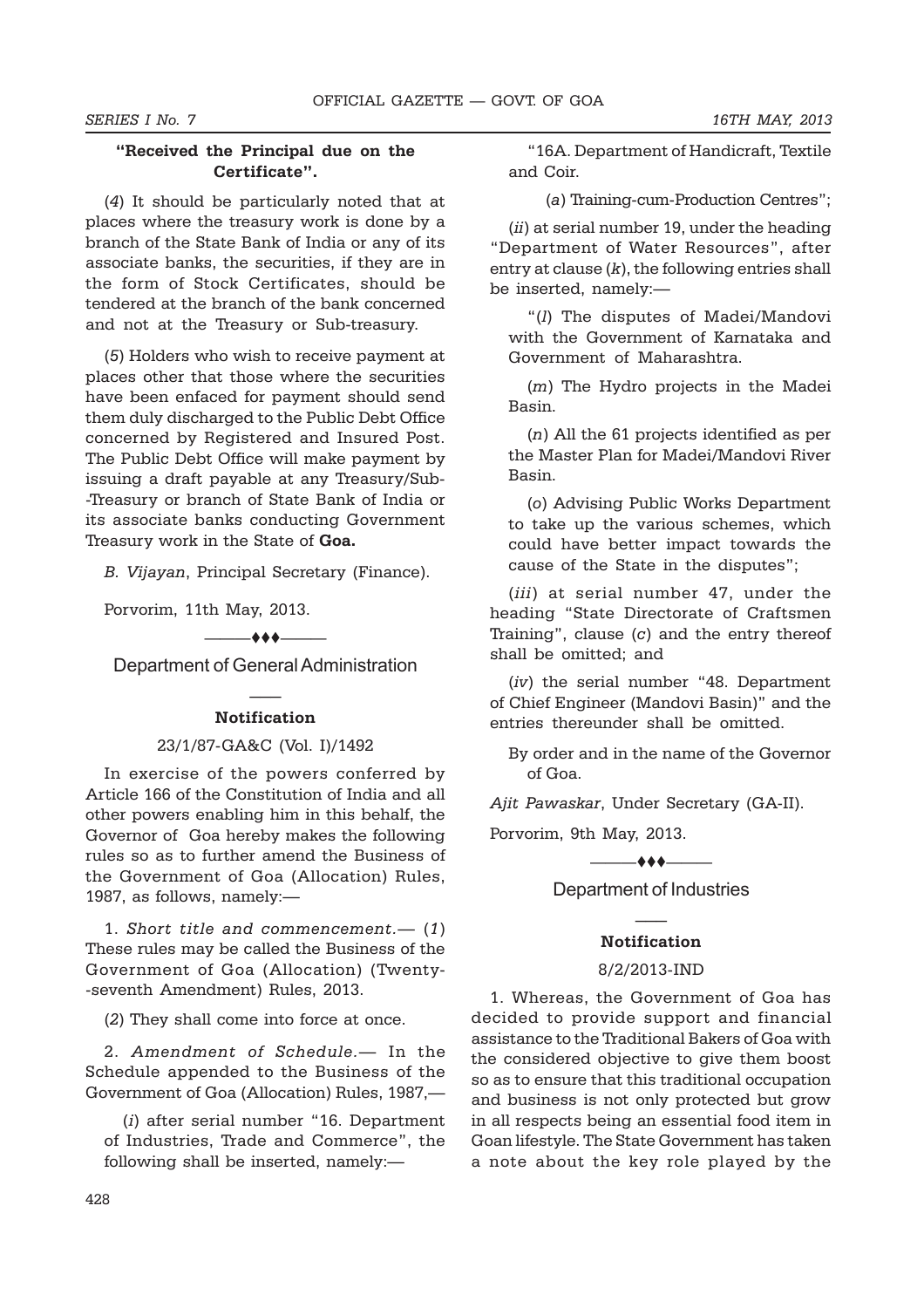Traditional Bakers of Goa in respect of providing uninterrupted supply of essential fresh breads, popularly known as "Pao" and "Poie" to the Goans. In view of this, the State Government is pleased to introduce a scheme called "Goa Traditional Bakers (Poders) Subsidy Scheme".

*2*. *Short title and commencement.*— This scheme shall be called as "Goa Traditional Bakers (Poders) Subsidy Scheme". It shall come into force from 1st October, 2012 and shall be implemented through Goa Handicrafts, Rural & Small Scale Industries Development Corporation Ltd. This scheme shall be applicable from 1st October, 2012.

3. *Objectives.*— (*i*) This financial assistance scheme shall help the existing traditional Bakers (Poders) who have been carrying out the production of "Pao", "Undho", "Poie" and "Kakon".

 (*ii*) The scheme is formulated with the objective of maintaining the price of the "Pao" of 50gm at Rs. 3 valid for the next 5 years. The Government may review the price after 5 years.

4. *Eligibility.*— The Traditional Goan bakers (poders) who are engaged in the production and selling of Pao, Undho, Poie, Kakon and similar products will be eligible for availing financial assistance under the scheme as detailed below:

(*i*) The existing traditional Bakers/Bakery which are registered with The All Goa Bakers Association registered under the Societies Registration Act, 1860.

(*ii*) The applicant/his or her family should be engaged in the business of making traditional Goan breads *for the last 20 years*. The applicant will have to submit anyone of the following documents as proof:

(*a*) Permanent SSI unit registration or an Acknowledgement of Entrepreneurship Memorandum Part-II (EM) from the Directorate of Industries, Trade & Commerce, Government of Goa.

(*b*) License from Department of Legal Metrology previously (Department of Weights & Measures).

(*c*) Certification from Village Panchayat certified by BDO/Municipal Corporation that the applicant is engaged in the business for the last 20 years or any other evidence to directly or indirectly prove his credentials as baker 20 years ago.

(*d*) The baker (poder) should be a Goan resident by birth and should submit his/her birth certificate as a proof.

(*iii*) The traditional baker/poder should be recommended by the All Goa Bakers Association.

5. *Subsidy for Purchase of Maida.*— Subsidy will be provided for purchase of maida required for production of bread depending on the category the bakers belongs to. The bakers will be divided into four categories based on their production capacity and requirement of maida which will be certified by GHRSSIDC LTD as follows:

(*i*) Category A: Bakers who use less than or equal to 50 kgs. of maida in a day.

(*ii*) Category B: Bakers who use between 51 kgs. to 100 kgs. of maida in a day.

(*iii*) Category C: Bakers who use between 101 kgs. to 150 kgs. of maida in a day.

(*a*) The bakers belonging to category A will get a cash subsidy of Rs. 4 per kg;

(*b*) The bakers belonging to category B will get cash subsidy of Rs. 4 per kg. for the first 50 kgs. and Rs. 2 per kg. for the remaining amount of maida;

(*c*) The bakers belonging to category C will get cash subsidy of Rs. 4 per kg. for the first 50 kgs. and Rs. 2 per kg. for the next 50 kgs. and Rs. 1 kg. for the remaining amount of maida;

(*d*) No subsidy for maida beyond consumption of 150 kgs. per day.

 To be categorized in any of the categories, the beneficiary must submit raw material purchase bills for maida for the previous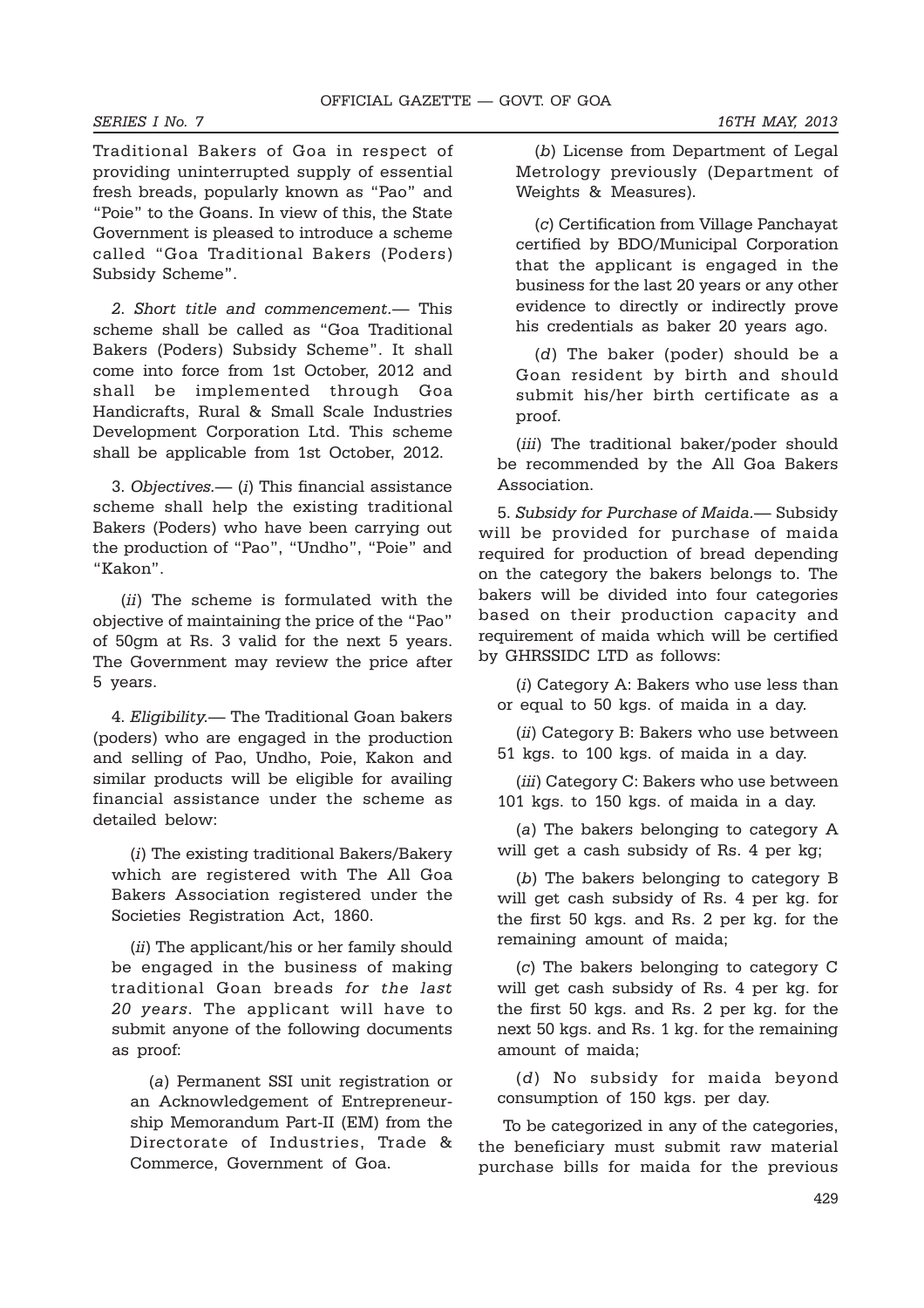6 months i.e. from 1st April, 2012 to 30th September, 2012 procured by him/required by him i.e. Authenticated bills of purchase of maida.

The beneficiary must also submit details of amount of maida required and amount of production and hence forth bills of purchase of maida for which subsidy is to be claimed must be produced from suppliers (Government marketing federations or marketing co- -operative societies such as Sahakar Bhandar/ /Bardez Bazar/Goa Bhagyatdar etc.) as per the list approved by GHRSSIDC which may be updated from time to time.

6. *Procedure for registration with GHRSSIDC Ltd*.— (*i*) Application in Annexure I;

(*ii*) An affidavit sworn by the applicant declaring the contents mentioned in the application are true;

(*iii*) Anyone of the following documents as proof of being engaged in the business of making traditional bread for the last 20 years:

(*a*) Permanent SSI unit registration or an Acknowledgement of Entrepreneurship Memorandum Part-II [EM] from the Directorate of Industries, Trade & Commerce, Government of Goa;

(*b*) License from Department of Legal Metrology previously Department of Weights & Measures;

(*c*) Certification from Village Panchayat/ /Municipal Corporation duly certified by BDO that the applicant is engaged in the business for the last 20 years or House tax/ /Trade tax receipts of last 20 years from Panchayat/Municipality duly certified by BDO;

(*iv*) Two photographs;

(*v*) List of labour/employees;

(*vi*) Birth Certificate;

(*vii*) Copy of ID/Registration of membership of Bakers Association;

(*viii*) Recommendation from All Goa Bakers Association.

The applicants desirous to avail subsidy under the scheme shall apply in the specified format in Annexure I to Goa Handicrafts,

Rural and Small Scale Industries Association Ltd., along with the above mentioned documents for registration.

7. *Procedure to file the claims.—*GHRSSIDC will disburse the subsidy on a quarterly basis therefore the applicant may apply for availing subsidy on a quarterly basis as below:

(*1*) First quarter: April, May, June.

(*2*) Second quarter: July, August, September.

(*3*) Third Quarter: October, November, December.

(*4*) Fourth Quarter: January, February, March.

The beneficiary must submit bills of purchase of maida for the relevant quarter for which subsidy is to be claimed along with application in Annexure II. The bills must be produced from Government marketing federations or marketing co-operative societies such as Sahakar Bhandar/Bardez Bazar/Goa Bhagyatdar etc., as per the list approved by GHRSSIDC which may be updated from time to time and should be submitted within 30 days of the end of the relevant quarter. The bills will be scrutinized by a sub-committee consisting of Manager Accounts, Manager Marketing and Manager Technical.

8. *Appraisal committee and disbursement.*— The applications received in the office of Goa Handicrafts, Rural and Small Scale Industries Association Ltd., for registration shall be placed before an Appraisal Committee for scrutiny and sanction of subsidy. The Appraisal Committee shall be constituted with following members:

| S. No. | Representative                                                   |          |
|--------|------------------------------------------------------------------|----------|
| 1.     | Chairman, GHRSSIDC LTD.                                          | Chairman |
| 2.     | One representative nominated<br>by All Goa Bakers Association    | Member   |
| 3.     | Representative of Directorate<br>of Industries. Trade & Commerce | Member   |
| 4.     | Director, Board of Directors,<br><b>GHRSSIDC</b>                 | Member   |
|        |                                                                  |          |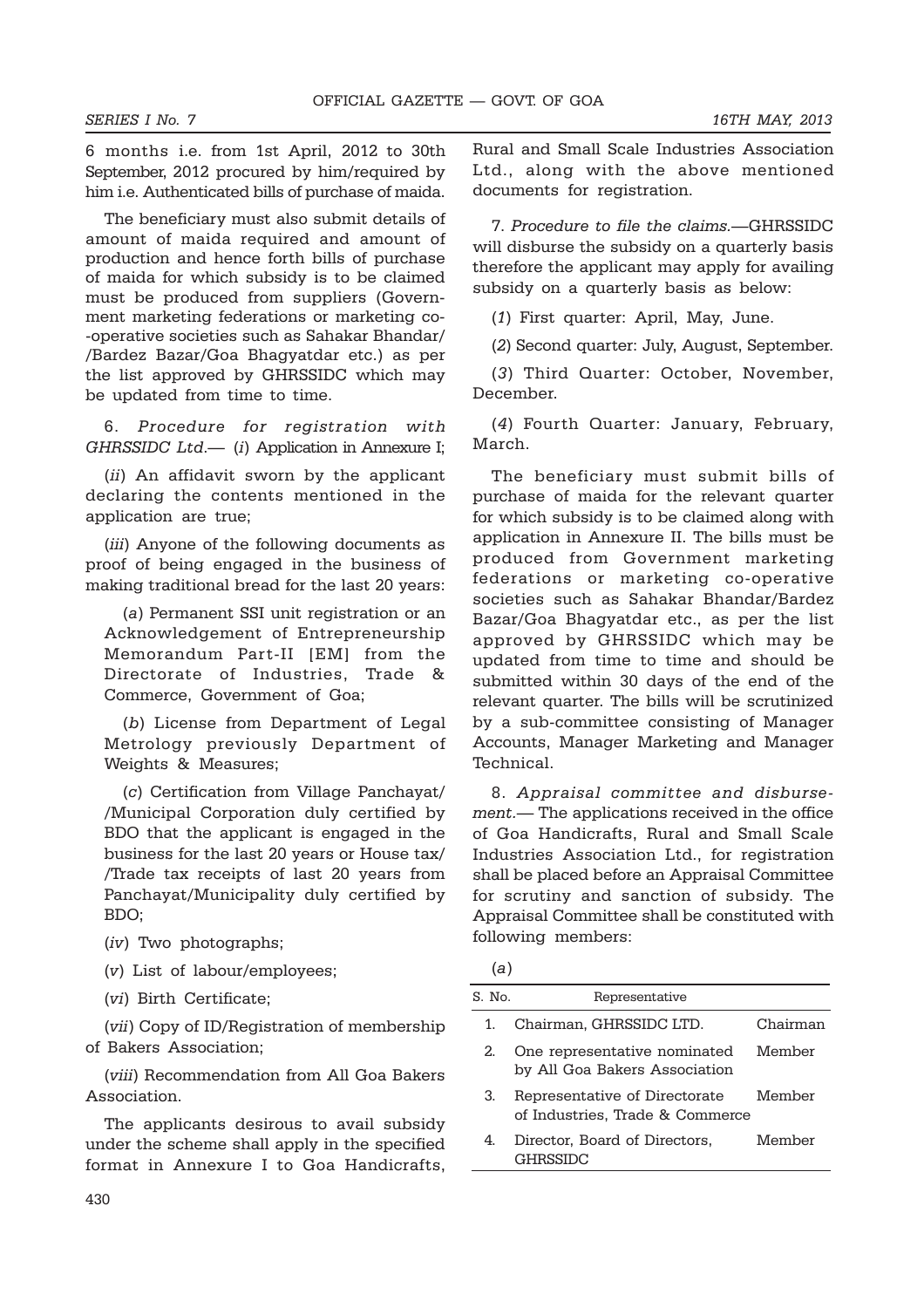#### *SERIES I No. 7 16TH MAY, 2013*

(*b*) The traditional bakers/units who have availed subsidy will be subject to periodic inspection by Department of Legal Metrology, and officials of GHRSSIDC as regards to weight of bread and quantity respectively;

(*c*) Non-compliance of requirement of maintenance of weight of the bread at 50 gms. and declared production may result in deregistration of the concerned baker under the scheme. However a tolerance of 5% in production may be permitted depending on case to case basis.

9. *Finance.*— Government of Goa shall place fund as grants in aid to the GHRSSIDC for disbursement through Directorate of Industries, Trade & Commerce. The financial assistance/subsidy will be disbursed only after the funds are received from the Government. GHRSSIDC LTD shall receive 5% of the actual amount disbursed in a year as service fee. The funds along with the subsidy may be disbursed to GHRSSIDC every quarter based on the approved subsidy claims.

This is issued with concurrence of the Finance Expenditure Department under U. O. No. 1465444 dated 23-03-2013.

By order and in the name of the Governor of Goa.

*D. S. Morajkar,* Under Secretary (Industries).

Porvorim 26th April, 2013.

|                         | <b>Annexure I</b>                                                                        |  |                       |  |     |                                                        |    |  |               |  |    |   |              |  |  |                   |  |
|-------------------------|------------------------------------------------------------------------------------------|--|-----------------------|--|-----|--------------------------------------------------------|----|--|---------------|--|----|---|--------------|--|--|-------------------|--|
|                         | APPLICATION FORM FOR AVAILING ASSISTANCE UNDER<br>"GOAN TRADITIONAL BAKERS(PODER) SCHEME |  |                       |  |     |                                                        |    |  |               |  |    |   |              |  |  |                   |  |
|                         |                                                                                          |  |                       |  |     |                                                        |    |  |               |  |    |   |              |  |  |                   |  |
| $\mathbf{1}$            |                                                                                          |  |                       |  |     | <b>Name of the Applicant:</b>                          |    |  |               |  |    |   |              |  |  |                   |  |
|                         |                                                                                          |  |                       |  |     |                                                        |    |  |               |  |    |   |              |  |  | <b>Applicants</b> |  |
|                         |                                                                                          |  |                       |  |     |                                                        |    |  |               |  |    |   |              |  |  | <b>Photo</b>      |  |
|                         |                                                                                          |  |                       |  |     |                                                        |    |  |               |  |    |   |              |  |  | <b>Passport</b>   |  |
|                         |                                                                                          |  |                       |  |     |                                                        |    |  |               |  |    |   |              |  |  | <b>Size</b>       |  |
|                         |                                                                                          |  |                       |  |     |                                                        |    |  |               |  |    |   |              |  |  |                   |  |
| $\mathbf{z}$            |                                                                                          |  |                       |  |     | <b>Address for communication:</b>                      |    |  |               |  |    |   |              |  |  |                   |  |
|                         |                                                                                          |  |                       |  |     |                                                        |    |  |               |  |    |   |              |  |  |                   |  |
|                         |                                                                                          |  |                       |  |     |                                                        |    |  |               |  |    |   |              |  |  |                   |  |
| $\mathbf{3}$            |                                                                                          |  | <b>Telephone No:</b>  |  |     |                                                        |    |  |               |  | -8 |   |              |  |  |                   |  |
| $\blacktriangleleft$    |                                                                                          |  | <b>Mobile No:</b>     |  |     |                                                        |    |  |               |  |    | 3 | $\mathbf{z}$ |  |  |                   |  |
| 5                       |                                                                                          |  | <b>Email address:</b> |  |     |                                                        |    |  |               |  |    |   |              |  |  |                   |  |
|                         |                                                                                          |  |                       |  |     |                                                        |    |  |               |  |    |   |              |  |  |                   |  |
|                         |                                                                                          |  |                       |  |     |                                                        |    |  |               |  |    |   |              |  |  |                   |  |
|                         |                                                                                          |  | (Enclose proof)       |  |     | of proof of being in<br>business for the last 20 years |    |  |               |  |    |   |              |  |  |                   |  |
| $\overline{\mathbf{z}}$ |                                                                                          |  | <b>Registration</b>   |  | no. | association (Enclose Proof)                            | of |  | <b>bakers</b> |  |    |   |              |  |  |                   |  |
|                         |                                                                                          |  |                       |  |     |                                                        |    |  |               |  |    |   |              |  |  |                   |  |
| 8                       |                                                                                          |  |                       |  |     | Main items produced:                                   |    |  |               |  |    |   |              |  |  |                   |  |
|                         |                                                                                          |  |                       |  |     |                                                        |    |  |               |  |    |   |              |  |  |                   |  |
|                         |                                                                                          |  |                       |  |     |                                                        |    |  |               |  |    |   |              |  |  |                   |  |
|                         |                                                                                          |  |                       |  |     |                                                        |    |  |               |  |    |   |              |  |  |                   |  |
|                         |                                                                                          |  |                       |  |     |                                                        |    |  |               |  |    |   |              |  |  |                   |  |
|                         |                                                                                          |  |                       |  |     |                                                        |    |  |               |  |    |   |              |  |  |                   |  |
| $\bullet$               |                                                                                          |  |                       |  |     | <b>Monthly Production:</b>                             |    |  |               |  |    |   |              |  |  |                   |  |
|                         |                                                                                          |  |                       |  |     |                                                        |    |  |               |  |    |   |              |  |  |                   |  |
|                         |                                                                                          |  |                       |  |     |                                                        |    |  |               |  |    |   |              |  |  |                   |  |
|                         |                                                                                          |  |                       |  |     |                                                        |    |  |               |  |    |   |              |  |  |                   |  |
|                         |                                                                                          |  |                       |  |     |                                                        |    |  |               |  |    |   |              |  |  |                   |  |
|                         |                                                                                          |  |                       |  |     |                                                        |    |  |               |  |    |   |              |  |  |                   |  |
|                         |                                                                                          |  |                       |  |     |                                                        |    |  |               |  |    |   |              |  |  |                   |  |
|                         |                                                                                          |  |                       |  |     |                                                        |    |  |               |  |    |   |              |  |  |                   |  |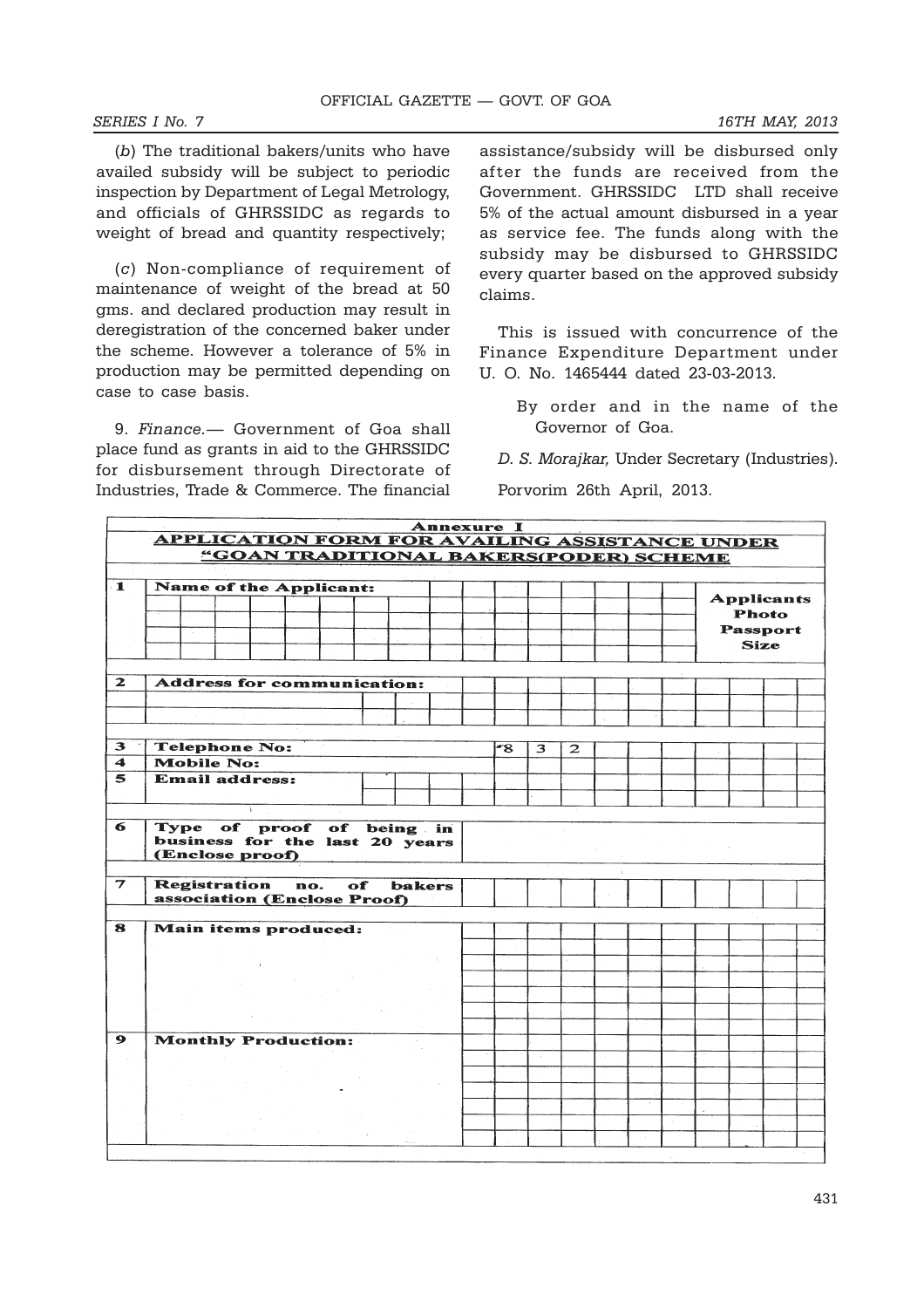# OFFICIAL GAZETTE — GOVT. OF GOA

| SERIES I No. 7 |  |  |
|----------------|--|--|
|                |  |  |

# *SERIES I No. 7 16TH MAY, 2013*

| 10           |                                                                                |          |     |   |              |           |   |   |                                    |  |                                 |   |    |
|--------------|--------------------------------------------------------------------------------|----------|-----|---|--------------|-----------|---|---|------------------------------------|--|---------------------------------|---|----|
|              | Quantity of Maida used per                                                     |          |     |   |              |           |   |   |                                    |  |                                 |   |    |
|              | day:                                                                           |          |     |   |              |           |   |   |                                    |  |                                 |   |    |
|              |                                                                                |          |     |   |              |           |   |   |                                    |  |                                 |   |    |
| 11           | Annual                                                                         | Turnover |     |   | (Enclose)    |           |   |   |                                    |  |                                 |   |    |
|              | Proof)                                                                         |          |     |   |              |           |   |   |                                    |  |                                 |   |    |
|              |                                                                                |          |     |   |              |           |   |   |                                    |  |                                 |   |    |
| 12           | <b>Investment in fixed assets</b>                                              |          |     |   |              |           |   |   |                                    |  |                                 |   |    |
|              |                                                                                |          |     |   |              |           |   |   | <b>Rupees</b>                      |  |                                 |   | ps |
|              | Land<br>a.                                                                     |          |     |   |              |           |   |   |                                    |  |                                 |   |    |
|              | b. Building                                                                    |          |     |   |              |           |   |   |                                    |  |                                 |   |    |
|              | c. Machinery                                                                   |          |     |   |              |           |   |   |                                    |  |                                 |   |    |
|              | d.<br>Others                                                                   | (fixed   |     |   |              |           |   |   |                                    |  |                                 |   |    |
|              | assets)                                                                        |          |     |   |              |           |   |   |                                    |  |                                 |   |    |
|              |                                                                                |          |     |   |              |           |   |   |                                    |  |                                 |   |    |
|              |                                                                                |          |     |   |              |           |   |   |                                    |  |                                 |   |    |
|              |                                                                                |          |     |   |              |           |   |   |                                    |  |                                 |   |    |
|              |                                                                                |          |     |   |              |           |   |   |                                    |  |                                 |   |    |
| 13           | Details of fuel consumption per                                                |          |     |   |              |           |   |   |                                    |  |                                 |   |    |
|              | month                                                                          |          |     |   |              |           |   |   |                                    |  |                                 |   |    |
|              | (Electricity/firewood/gas)                                                     |          |     |   |              |           |   |   |                                    |  |                                 |   |    |
|              |                                                                                |          |     |   |              |           |   |   |                                    |  |                                 |   |    |
| 14           | Employee                                                                       |          |     |   |              |           |   |   |                                    |  |                                 |   |    |
|              | <b>Details:</b>                                                                |          |     |   |              |           |   |   |                                    |  |                                 |   |    |
|              |                                                                                |          |     |   |              |           |   |   |                                    |  |                                 |   |    |
|              |                                                                                |          |     |   |              |           |   |   |                                    |  |                                 |   |    |
|              |                                                                                |          |     |   |              |           |   |   |                                    |  |                                 |   |    |
|              |                                                                                |          |     |   |              |           |   |   |                                    |  |                                 |   |    |
|              |                                                                                |          |     |   |              |           |   |   |                                    |  |                                 |   |    |
|              |                                                                                |          |     |   |              |           |   |   |                                    |  |                                 |   |    |
| 15           | Enclose photographs of production facility and                                 |          |     |   |              |           |   |   |                                    |  | Y                               | N |    |
|              | attach applicant's photograph to this form.                                    |          |     |   |              |           |   |   |                                    |  |                                 |   |    |
|              |                                                                                |          |     |   |              |           |   |   |                                    |  |                                 |   |    |
| 16           | Remarks if any                                                                 |          |     |   |              |           |   |   |                                    |  |                                 |   |    |
|              |                                                                                |          |     |   |              |           |   |   |                                    |  |                                 |   |    |
|              |                                                                                |          |     |   |              |           |   |   |                                    |  |                                 |   |    |
|              |                                                                                |          |     |   |              |           |   |   |                                    |  |                                 |   |    |
|              |                                                                                |          |     |   |              |           |   |   |                                    |  |                                 |   |    |
| 17           | Mandate for Electronic Fund Transfer Through ECS / RTGS                        |          |     |   |              |           |   |   |                                    |  |                                 |   |    |
| $\bf{a}$     | Name<br>of                                                                     | the      |     |   |              | Grantee   |   |   |                                    |  |                                 |   |    |
|              | Organization                                                                   |          |     |   |              |           |   |   |                                    |  |                                 |   |    |
| ь            | Address<br>оf                                                                  |          | the |   |              | Grantee   |   |   |                                    |  |                                 |   |    |
|              | Organization                                                                   |          |     |   |              |           |   |   |                                    |  |                                 |   |    |
| $\mathbf{C}$ |                                                                                |          |     |   |              |           |   |   |                                    |  |                                 |   |    |
| d            | Landline No.                                                                   |          |     |   |              |           |   |   |                                    |  |                                 |   |    |
|              | Mobile No.                                                                     |          |     |   |              |           |   |   |                                    |  |                                 |   |    |
| e            | Email address:                                                                 |          |     |   |              |           |   |   |                                    |  |                                 |   |    |
|              |                                                                                |          |     |   |              |           |   |   |                                    |  |                                 |   |    |
| f            | PAN No.                                                                        |          |     |   |              |           |   |   |                                    |  |                                 |   |    |
|              |                                                                                |          |     |   |              |           |   |   |                                    |  |                                 |   |    |
| g            | <b>Particulars of Bank Account</b>                                             |          |     |   |              |           |   |   |                                    |  |                                 |   |    |
| i            | <b>Bank Name</b>                                                               |          |     |   |              |           |   |   |                                    |  |                                 |   |    |
| ii           | <b>Branch Name</b>                                                             |          |     |   |              |           |   |   |                                    |  |                                 |   |    |
| iii          | <b>Branch</b>                                                                  |          |     |   |              | ×         |   |   |                                    |  |                                 |   |    |
|              | Address                                                                        |          |     |   |              |           |   |   |                                    |  |                                 |   |    |
| iv           | 9 digit MICR code number of branch                                             |          |     |   |              |           |   |   |                                    |  |                                 |   |    |
| $\mathbf v$  | Type<br>оf                                                                     |          |     |   |              |           |   |   |                                    |  |                                 |   |    |
|              | account                                                                        |          |     |   |              |           |   |   |                                    |  |                                 |   |    |
| vi           | code                                                                           |          |     |   |              |           |   |   |                                    |  |                                 |   |    |
| vii          | <b>BSR Code of Bank</b>                                                        |          |     |   |              |           |   |   |                                    |  |                                 |   |    |
| viii         | Account No.                                                                    |          |     |   |              |           |   |   |                                    |  |                                 |   |    |
| $i\infty$    | <b>IFSC Code</b>                                                               |          |     |   |              |           |   |   |                                    |  |                                 |   |    |
| $\mathbf x$  | <b>Customer ID</b>                                                             |          |     |   |              |           |   |   |                                    |  |                                 |   |    |
| ×і           | Whether this branch is RTGS enabled                                            |          |     |   |              |           |   |   |                                    |  | Y                               | N |    |
|              |                                                                                |          |     |   |              |           |   |   |                                    |  |                                 |   |    |
|              | I hereby declare that the particulars given above are correct and complete. If |          |     |   |              |           |   |   |                                    |  |                                 |   |    |
|              | the transaction is delayed or not effected at all for reasons of incomplete or |          |     |   |              |           |   |   |                                    |  |                                 |   |    |
|              | incorrect information I would not hold the user institution responsible.       |          |     |   |              |           |   |   |                                    |  |                                 |   |    |
|              |                                                                                |          |     |   |              |           |   |   |                                    |  |                                 |   |    |
|              |                                                                                |          |     |   |              |           |   |   |                                    |  |                                 |   |    |
|              |                                                                                |          |     |   |              |           |   |   |                                    |  | <b>Signature of the Grantee</b> |   |    |
|              | $\prime$<br>Date:                                                              |          |     | ∕ | $\mathbf{z}$ | $\bullet$ | 1 | 2 |                                    |  |                                 |   |    |
|              |                                                                                |          |     |   |              |           |   |   |                                    |  |                                 |   |    |
|              | Certified that the particulars furnished above are correct as per our records  |          |     |   |              |           |   |   |                                    |  |                                 |   |    |
|              |                                                                                |          |     |   |              |           |   |   |                                    |  |                                 |   |    |
|              |                                                                                |          |     |   |              |           |   |   |                                    |  |                                 |   |    |
|              |                                                                                |          |     |   |              |           |   |   |                                    |  |                                 |   |    |
|              |                                                                                |          |     |   |              |           |   |   | <b>Signature of the authorized</b> |  |                                 |   |    |
|              |                                                                                |          |     |   |              |           |   |   |                                    |  | official From the bank          |   |    |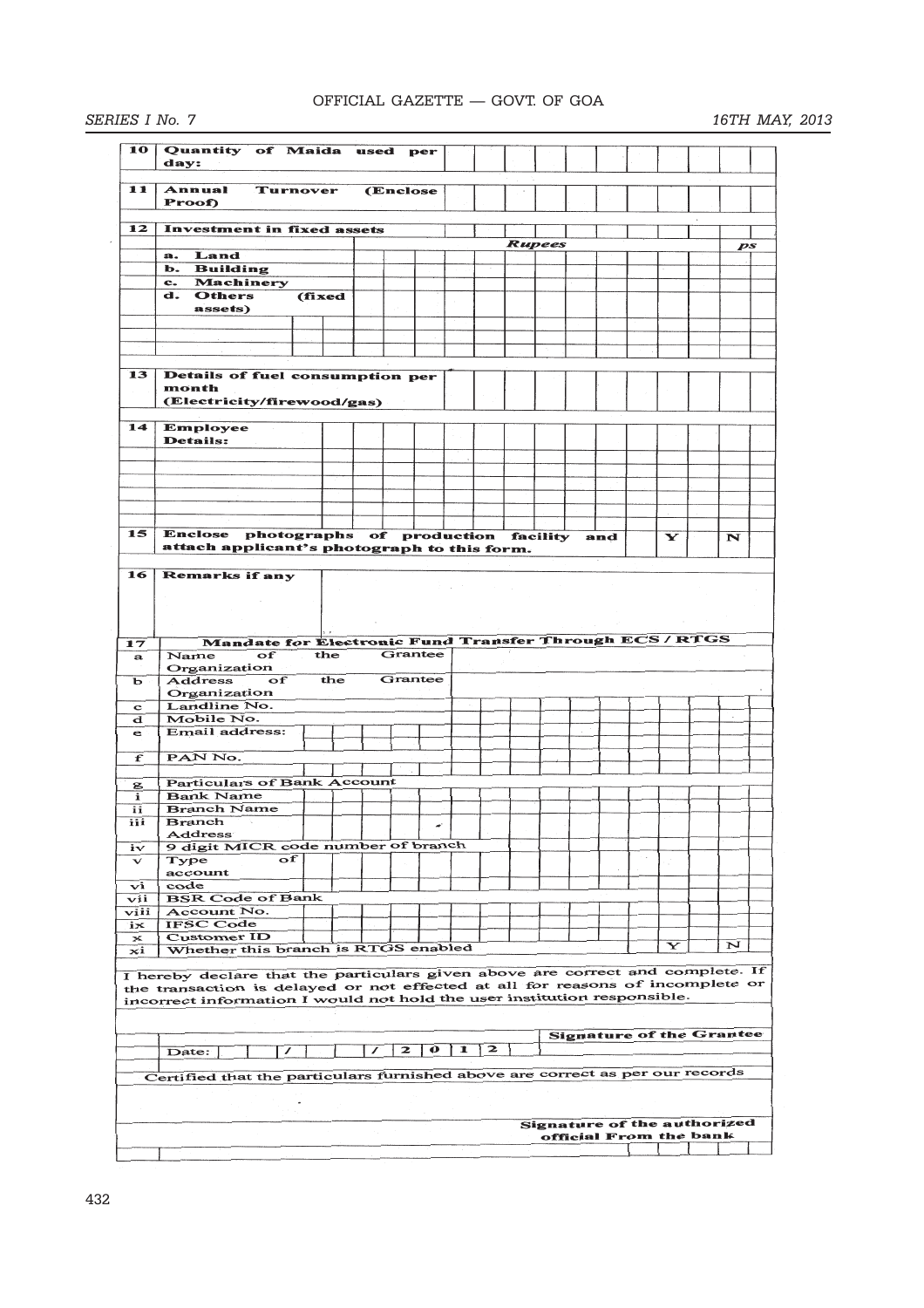I have enclosed of the documents mentioned in the scheme I have encrossed of the decommens and conditions of the scheme and I agree to abide by the same.

# **Signature of the Applicant**

|              | <b>ASSISTANCE UNDER "GOAN TRADITIONAL BAKERS(PODER)</b>                       |               |              |   |              |              |           |     |      |  |
|--------------|-------------------------------------------------------------------------------|---------------|--------------|---|--------------|--------------|-----------|-----|------|--|
|              |                                                                               | <b>SCHEME</b> |              |   |              |              |           |     |      |  |
|              | 1<br><b>QUARTER</b>                                                           |               | $\mathbf{z}$ |   | з            | 4            |           |     | 2012 |  |
|              | Date                                                                          |               |              |   |              | $\mathbf{z}$ | $\bullet$ | 11. | 3.   |  |
|              |                                                                               |               |              |   |              |              |           |     |      |  |
|              | <b>Name of the Applicant:</b>                                                 |               |              |   |              |              |           |     |      |  |
|              |                                                                               |               |              |   |              |              |           |     |      |  |
|              |                                                                               |               |              |   |              |              |           |     |      |  |
|              |                                                                               |               |              |   |              |              |           |     |      |  |
|              |                                                                               |               |              |   |              |              |           |     |      |  |
| $\mathbf{z}$ | <b>Address for communication:</b>                                             |               |              |   |              |              |           |     |      |  |
|              |                                                                               |               |              |   |              |              |           |     |      |  |
|              |                                                                               |               |              |   |              |              |           |     |      |  |
|              |                                                                               |               |              |   |              |              |           |     |      |  |
| 3            | <b>Telephone No:</b>                                                          |               | $\mathbf{R}$ | 3 | $\mathbf{z}$ |              |           |     |      |  |
| 4            | <b>Mobile No:</b>                                                             |               |              |   |              |              |           |     |      |  |
| $\mathbf{5}$ | <b>Email address:</b>                                                         |               |              |   |              |              |           |     |      |  |
|              |                                                                               |               |              |   |              |              |           |     |      |  |
| 6            | <b>GHRSSIDC</b><br><b>Registration</b>                                        |               |              |   |              |              |           |     |      |  |
|              | No.                                                                           |               |              |   |              |              |           |     |      |  |
|              |                                                                               |               |              |   |              |              |           |     |      |  |
| 7            | for<br>which<br>subsidy<br><b>Ouarter</b>                                     | is            |              |   |              |              |           |     |      |  |
|              | claimed                                                                       |               |              |   |              |              |           |     |      |  |
|              |                                                                               |               |              |   |              |              |           |     |      |  |
| 8            | Amount of subsidy claimed                                                     |               |              |   |              |              |           |     |      |  |
|              | for purchase of maida                                                         |               |              |   |              |              |           |     |      |  |
|              |                                                                               |               |              |   |              |              |           |     |      |  |
|              | I have enclosed of the documents mentioned in the scheme                      |               |              |   |              |              |           |     |      |  |
|              | I have read and understood the terms and conditions of the scheme and I agree |               |              |   |              |              |           |     |      |  |
|              | to abide by the same.                                                         |               |              |   |              |              |           |     |      |  |
|              |                                                                               |               |              |   |              |              |           |     |      |  |
|              | Signature of the Applicant                                                    |               |              |   |              |              |           |     |      |  |

## **Checklist for enclosed documents**

- 1. Birth Certificate.
- 2. Address Proof.
- 3. Proof of business for 20 years.
- 4. Registration certificate of bakers association.
- 5. Affidavit of month turnover.
- 6. Applicant's Photo passport size-2 nos.
- 7. Photo of production facility.
- 8. Permanent SSI unit registration or an Acknowledgement of Entrepreneurship Memorandum Part-II [EM] [optional].
- 9. License from Department of Legal Metrology.
- 10. Certification from Village Panchayat certified by BDO/ /Municipal Corporation that the applicant is engaged in the business for the last 20 years or certificate from Civil Supplies Department.
- 11. Raw material purchase bills for maida for the previous 6 months i.e. from 1st April, 2012 to 30th September, 2012 procured by him/required by him i.e. authenticated bills of purchase of maida.
- 12. An affidavit sworn by the applicant declaring the contents mentioned in the application are true.
- 13. Aadhar Card copy.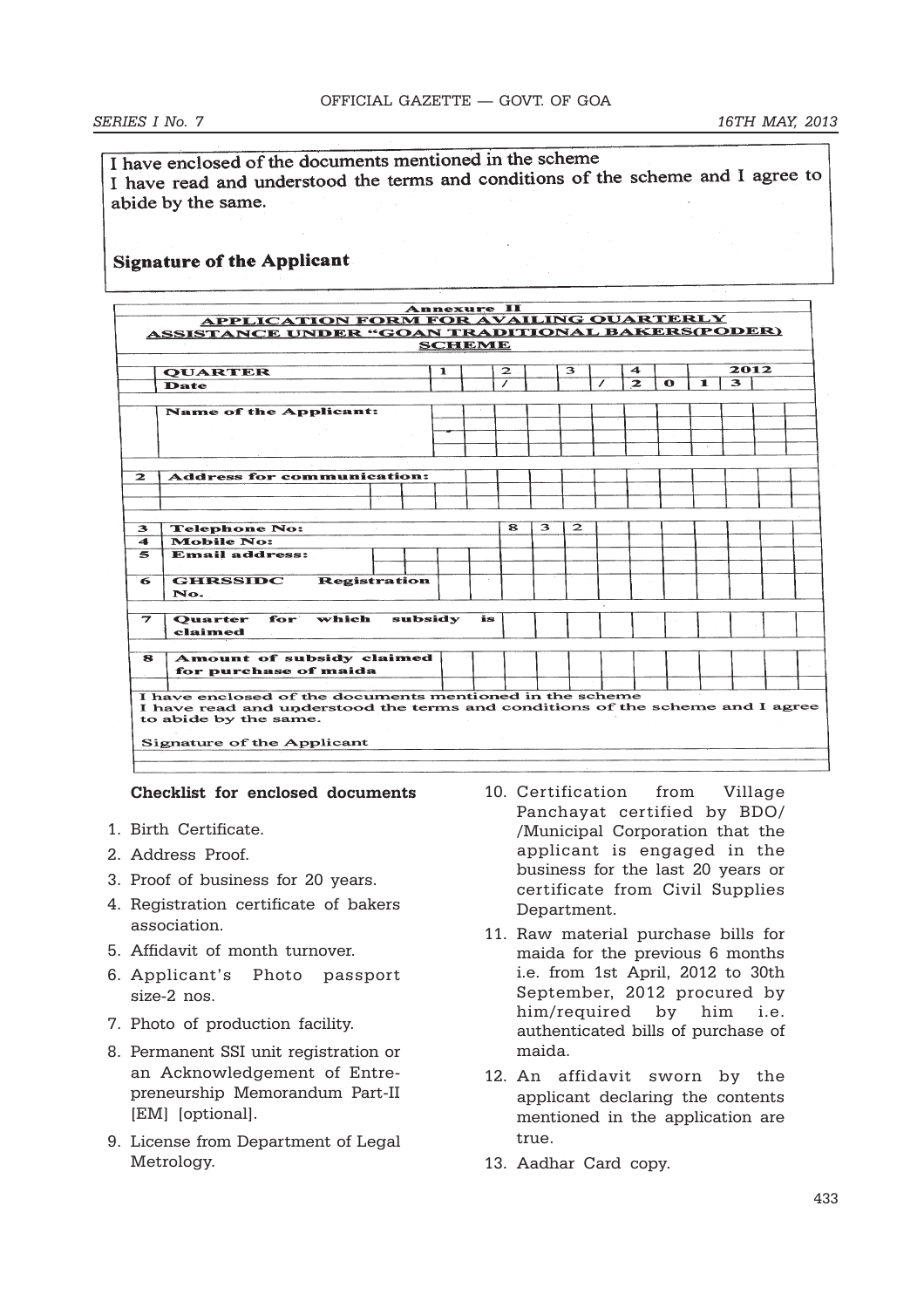# Department of Law & Judiciary TABLE OF FEES

Law (Establishment) Division  $\overline{\phantom{a}}$ 

## **Notification**

#### 8-9-2013-LD(Estt)/710

Whereas it has been noticed that the collection of fees as prescribed by the Diploma Legislative No. 1847 dated 6-11-1958 as in force in the State of Goa in respect of the registration of marriage, it's transcription and such other connected matters and revised vide Notification No. 1/29-3/92/LD dated 31-3-1993, published in the Official Gazette (Extraordinary), Series I No. 52 dated 31-3-1993, Notification No. 5/40/98-LD (3047) dated 25-4-2001, published in the Official Gazette, Series I No. 6 dated 10-5-2001, Notification No. 5/4/98-LD (3047) dated 7-1-2003, published in the Official Gazette, Series I No. 43 dated 23-1-2003 and Notification No. 8-6-2012-LD(Estt) (D)/459 dated 31-03-2012, published in the Official Gazette (Extraordinary No. 3), Series I No. 52 dated 01-04-2012, are inconsistent with the present conditions and not commensurate with the expenditure incurred for the maintenance of relevant services.

Now, therefore, in exercise of the powers vested in it by clause 2 of the Goa, Daman and Diu (Administration) Removal of Difficulties Order, 1962, and in supersession of the Notification No. 1/29-3/92/LD dated 31-3-1993, published in the Official Gazette (Extraordinary), Series I No. 52 dated 31-3-1993, Notification No. 5/40/98-LD (3047) dated 25-4-2001, published in the Official Gazette, Series I No. 6 dated 10-5-2001, Notification No. 5/4/98-LD (3047) dated 7-1-2003, published in the Official Gazette, Series I No. 43 dated 23-1-2003 and Notification No. 8-6-2012-LD(Estt) (D)/459 dated 31-03-2012, published in the Official Gazette (Extraordinary No. 3), Series I No. 52 dated 01-04-2012, the Government of Goa hereby directs that the following fees shall be charged in respect of marriages and other matters, and relevant certificates thereof:—

- 1. For the registration of a  $\bar{\tau}$  200/-. marriage/transcription of registration of marriage done elsewhere or organizing the proceedings of Catholic marriage
- 2. For the registration of marriage  $\bar{\tau}$  5,000/-. of a foreign National, or transcription of the registration of marriage of a foreign National done elsewhere, or organizing the proceeding of the marriage of a foreign National
- 3. For solemnization of a marriage outside the Office of the Registrar and when the conveyance is provided by the party, an extra fee as indicated below shall be payable:—
	- (a) when it is due to reasons of  $\bar{\tau}$  200/-. sickness of parents or others concerned and when consent is needed to a minor bride. ........
	- $(b)$  in all other cases ................ ₹ 1,000/-.
- 4. For solemnization of a marriage outside the normal working hours of Registrar, extra fee as specified below shall be payable:—
	- (a) if services are required on a  $\bar{\tau}$  1,000/-. working day ..................
	- (b) if services are required on  $\bar{\tau}$  2,000/-. Sunday or holidays ...........
- 5. For a true copy (certidao de ₹ 200/-. teor) of marriage register
- 6. For extract (certidao narrativa)  $\bar{\tau}$  50/-. of marriage register
- 7. For legitimating of children  $\bar{\tau}$  100/-. acknowledgement of paternity/ /maternity/adoption for one or more children
- 8. For process of endorsement of  $\bar{\tau}$  100/-. legitimating of one or more children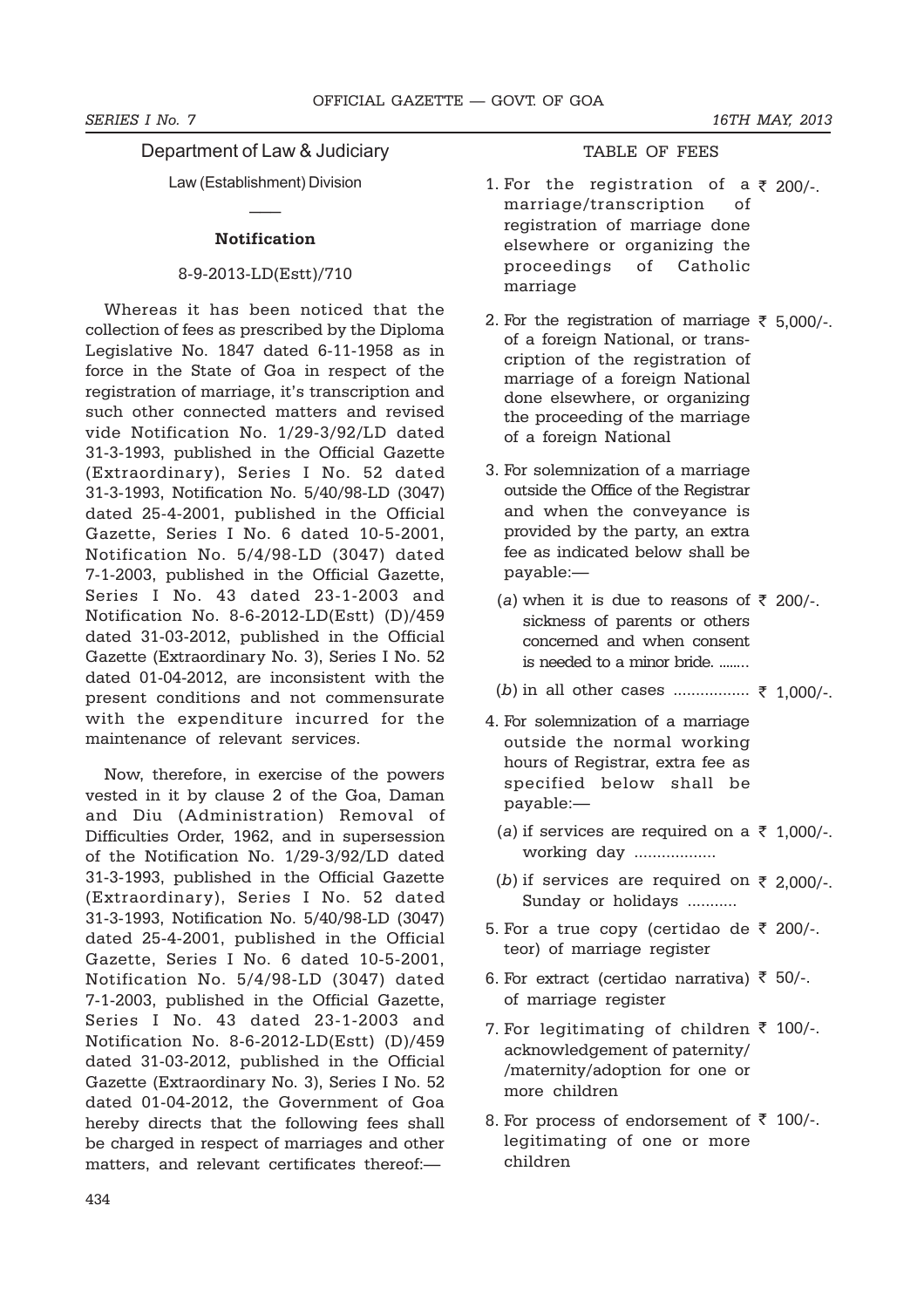#### *SERIES I No. 7 16TH MAY, 2013*

- 9. For process of endorsement of  $\bar{\tau}$  100/-. divorce of married person/ /enrolment
- 10. For process of each endorse- ₹ 100/-. ment (General)
- 11. For process of endorsing ₹ 100/-. adoption.

This Notification shall come into force with immediate effect.

> By order and in the name of the Governor of Goa.

*Vasanti H. Parvatkar,* Under Secretary (Estt.).

Porvorim, 9th May, 2013.

 $\overbrace{\qquad \qquad }^{}$ 

# Department of Mines

Directorate of Mines & Geology  $\overline{\phantom{a}}$ 

# **Notification**

#### 34/10/2012-Mines/629

In exercise of the powers conferred by clause (*ib*) of rule 2 of the Goa Minor Mineral Concession Rules, 1985, the Government of Goa hereby grants recognition to the persons, possessing the following qualification and experience, to prepare a quarrying plan, namely:—

"*Qualification*:— A degree in Civil/ /Mining Engineering or a post-graduate degree in Geology granted by an University established or incorporated by or under a Central Act or a State Act including any institution recognized by the University Grants Commission established under section 4 of the University Grants Commission Act, 1956 (Act 3 of 1956) or any equivalent qualification granted by any University or Institution outside India.

*Experience*:— At least three years work experience in a supervisory capacity in the field of Civil/Mining Engineering or Geology, after acquiring the above qualification".

This Notification is issued in supersession of the Government Notification No. 34/10/ /2012-Mines dated 08-11-2012, published in the Official Gazette Series I, No. 33 dated 15-11-2012.

By order and in the name of the Governor of Goa.

*Prasanna A. Acharya*, Director & ex officio Joint Secretary (Mines & Geology).

Panaji, 15th May, 2013.

 $-$ 

# Department of Official Language

Directorate of Official Language  $\overline{\phantom{a}}$ 

#### **Order**

#### 14/6/2012/DOL/Dir/151

Sanction of the Government is hereby accorded to create Separate Division for Konkani and Marathi in the Directorate of Official Language for effective implementation of Official Language Act. Consequent upon the same, the sanction of the Government is hereby also accorded to create the following posts for the Konkani Division & Marathi Division as under:—

| Sr. No.                            | Name of the Post Classification | Pav Scale                           |
|------------------------------------|---------------------------------|-------------------------------------|
| 1. Assistant Director<br>(Konkani) | Group 'B'<br>Gazetted           | Rs. 9300-<br>$-34800+$<br>$+GP4600$ |
| 2. Assistant Director<br>(Marathi) | Group 'B'<br>Gazetted           | Rs. 9300-<br>$-34800+$<br>$+GP4600$ |

This issues with the approval of the Administrative Reforms Department vide their U. O. No. 845/F dated 13-7-2012, concurrence of Finance Department vide their U. O. No. 1470893-F dated 21-3-2013 and approval of Cabinet in the XXXVIIth Cabinet Meeting held on 26-04-2013.

The expenditure shall be debited to the Budget Head 2070—Other Administrative Services; 00—; 119—Official Language; 01—Department of Official Language (Non- -Plan); 01—Salaries.

By order and in the name of Governor of Goa.

Dr. *Prakash Vazrikar,* Director & ex officio Joint Secretary (Official Language).

Panaji, 30th April, 2013.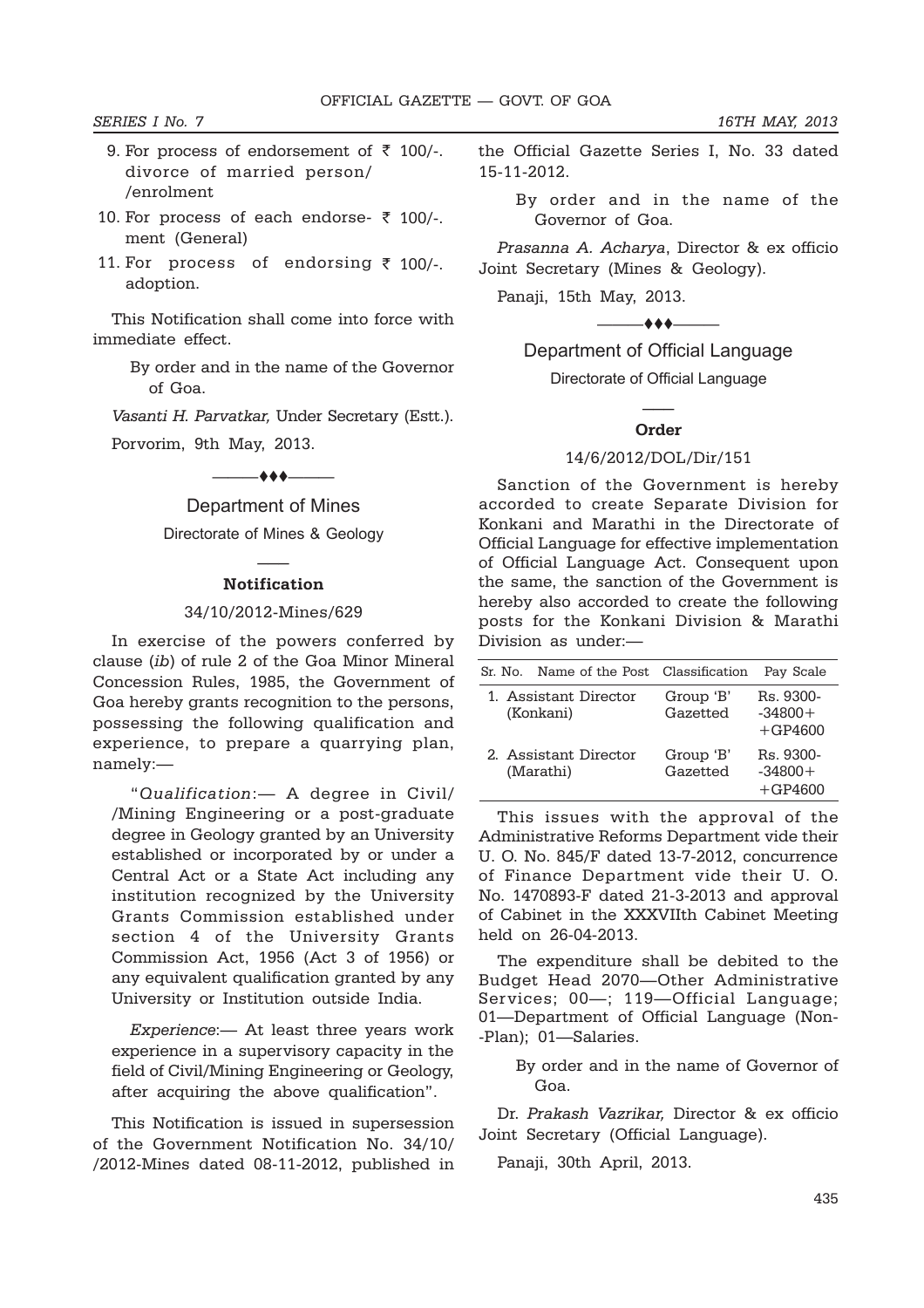*SERIES I No. 7 16TH MAY, 2013*

Department of Social Welfare

Directorate of Social Welfare  $\overline{\phantom{a}}$ 

# **Notification**

50-395-2006-07-HC

Read: Notification No. 50-354-2004-05-HC dated 26-06-2006, published in Official Gazette, Series I No. 14 dated 6th July, 2006.

Government is pleased to amend the Scheme Bachapan for the Welfare of Orphan Children.

1. *Amendment to Rule 4.*— 1. In clause 4(*1*) for the letters, figures and words Rs. 750/ p.m., Rs. 500/- p.m., and Rs. 250/- p.m., the letters, figures and words Rs. 2000/- p.m., Rs. 1250/- p.m. and Rs. 750/- p.m. shall be substituted.

> By order and in the name of the Governor of Goa.

*V. M. Paranjape*, Director & ex officio Jt. Secretary (Social Welfare).

Panaji, 8th April, 2013.

 $\longrightarrow$ Department of Town & Country Planning

# $\overline{\phantom{a}}$ **Notification**

#### 21/2/TCP/2013/1939

In pursuance of Regulation 3.6.1 (*a*) of the Goa Land Development and Building Constructions Regulation, 2010, the Government of Goa hereby specifies Rs. 1,000/- as "Appeal fee", for the purposes of said Regulation 3.6.1(*a*) of Regulations, 2010.

> By order and in the name of the Governor of Goa.

*S. T. Puttaraju*, Chief Town Planner/ /ex officio Jt. Secretary.

Panaji, 14th May, 2013.

Department of Urban Development Directorate of Municipal Administration

# $\overline{\phantom{a}}$ **Notification**

# 10/602/2013-DMA/338

The following Scheme called Fair Recreational Activity and non Competitive Involvement in Sports, Urban Connect Scheme 2013 is approved by the Government as a sub-scheme of the Integrated Development of Major Towns Scheme (IDMT) under the Department of Urban Development. The said scheme is published for the information of the public.

Fair Recreational Activity and non Competitive Involvement in Sports, Urban Connect Scheme 2013.

In Short: F.R.A.N.C.I.S URBAN CONNECT SCHEME 2013

A scheme of Assistance for the use of urban spaces for Recreation and Sport.

*Preamble.*—Urbanisation has caused deprivation of open spaces to the urban communities who predominantly stay in apartment blocks. For the rural kid, the environment around itself is a playground. But for the Urban counterpart, the opportunity of exposure to air and sunshine is slowly vanishing. Due to confinement in the apartments, the kids while away their time on video games, TV viewing, mobile phones and Internet. The impairment of their health as a result is a cause of concern.

The Government understands the limitations of urban communities in getting access to safe spaces for sport and recreation. Many of the town schools do not have any playgrounds to impart physical education or conduct sports activity. Those schools that do have spaces do not have the resources to develop the facilities and share it with the less fortunate.

To meet this situation and inculcate a strong sports, fitness and recreational culture in the development of the local urban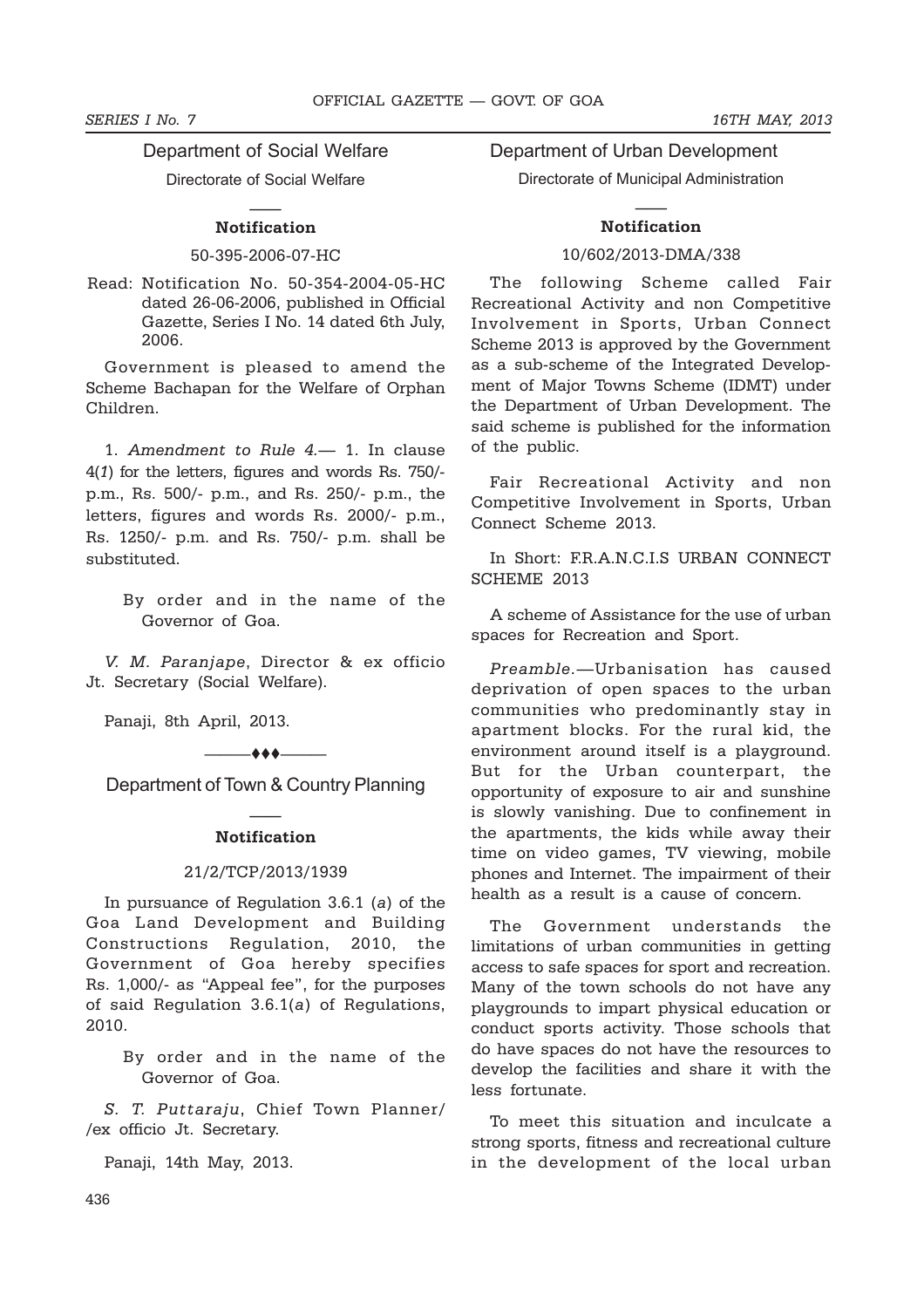communities, the Government through this scheme intends to connect with the urban population by providing assistance in developing safe play areas. This Scheme shall operate within the provisions of the Integrated Development of Major Towns Scheme (IDMT).

2. *Definitions.*— (*a*) Beneficiary: An entity that receives any assistance under the scheme;

(*b*) *Department*: The Department of Urban Development;

(*c*) *Director*: Director of the Department of Urban Development;

(*d*) *F.R.A.N.C.I.S*: Fair Recreational Activity and non competitive involvement in Sport;

(*e*) *Government*: Government of Goa;

(*f*) *Nodal Agency*: The Goa State Urban Development Agency;

(*g*) *Nodal Officer*: The Member Secretary of the Goa State Urban Development Agency;

(*h*) *Open Space*: Any ground, open space of a sub-division, which is open to the sky and belongs to the beneficiary;

(*i*) *Safe Play Areas*: Open spaces developed for permissible activities.

3. *Objectives.*— To provide safe play areas for healthy recreation and sports to the urban communities accessible within a distance of not more than 3 kms.

4. *Scope.*— There are 14 Municipal Bodies in the State. In addition to the councils themselves, there are several Schools, Colleges, Registered Sports Clubs, Registered Housing Societies and other Registered Bodies espousing the cause of Physical fitness and Sport who shall be eligible to be beneficiaries under the scheme.

5. *Eligibility*.— The following entities owning land not less than 2000 sq. meters within the Municipal jurisdiction shall be eligible for the benefit under this scheme.

(*a*) Local Municipal body;

(*b*) Schools, colleges or such other institutions;

(*c*) Registered Sports Clubs;

(*d*) Registered Housing Societies;

(*e*) Other Registered bodies espousing the cause of Physical fitness and Sport:

Provided that an applicant whose land falls in any of the peripheral Panchayat jurisdiction may be considered as eligible.

6. *Application*.— An applicant shall submit an application for benefit as prescribed in Annexure 1.

7. *Permissible Activities*.— (*a*) Walking Track;

(*b*) Volleyball Court;

(*c*) Basketball Court\*;

(*d*) Athletics Track of length 200 meters\*;

(*e*) Football Field of Dimension of 30X40 meters\*;

(*f*) Hockey field of dimension of 40X20 meters\*;

(*g*) Artificial Rock climbing Wall;

(*h*) Tennis Court.

(\*Dimension may vary depending on the land availability).

Multipurpose use of the surfaces may be permissible subject to feasibility.

In addition to the above, Changing Rooms for men and women, Toilet block, Storage space for equipment, illumination, Mild Steel fencing, and such other requirements as may in the opinion of the Nodal Officer be essential shall also be permitted.

With a view to maintain focus on the official sports of Goa, Football shall get preference for FIFA approved synthetic turfs.

If in the opinion of the Nodal Agency scope exists for laying IAAF and FIH approved synthetic surfaces for Athletics and Hockey, it may be considered.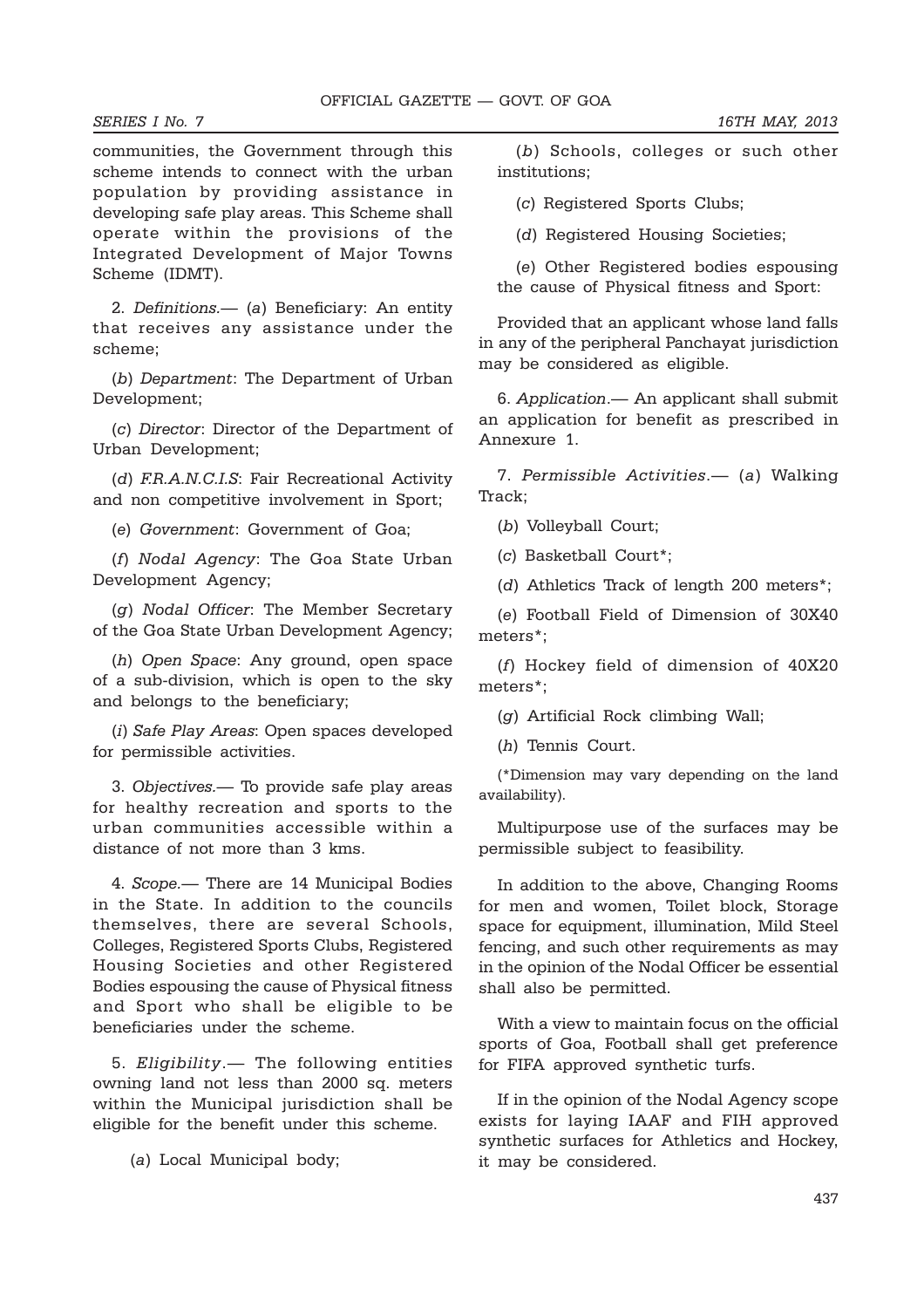The Nodal Agency may consider segmenting the users into working mothers, retired persons, adults and children including physically challenged, to meet their specific need of recreation and sport. So also value additions may be introduced in the form of providing a reading space, skill promotion such as painting, photography, origami etc.

8. *M.O.U.—* Every Beneficiary shall enter into a M.O.U. with the Nodal Agency on the following approach:

(*a*) Generally free access to non formal facilities;

(*b*) Affordable pay and play schemes;

(*c*) Availability of coaching facilities;

(*d*) Encouraging corporate sponsorships;

(*e*) Encouraging PPP model of development for future sustainability;

(*f*) Establish linkage with the respective local Sports Association.

9. *Nodal Agency Responsibility*.— (*a*) Draw feasibility report, design, build and transfer to the beneficiary;

(*b*) Create a sound management structure for the Management of the facility;

(*c*) Carry out periodic community impact studies not later than a period of 2 years.

10. *Funding*.— The Government through the Nodal Agency shall provide for funding under the scheme as follows:—

| A Class Municipal        | upto Rs. 3.0 |
|--------------------------|--------------|
| Councils/Corporation     | crores       |
| <b>B</b> Class Municipal | upto Rs. 2.5 |
| Councils                 | crores       |
| C Class Municipal        | upto Rs. 1   |
| Council                  | crore.       |

11. *Scrutiny Committee*.— The Director shall appoint a scrutiny committee to scrutinize and recommend each case to the Nodal Officer who in consultation with the Chairman of the Nodal Agency, approve each case for benefit under the scheme.

12. *Expert Opinion*.— The Nodal Agency may appoint experts in the field of such sports and recreational infrastructure for suitable designs and building of the Safe Play Areas.

13. *Validity*.— The scheme shall be valid for a period of 2 years from the date of it's publication in the Official Gazette.

14. *Removal of Difficulties*.— In case of any difficulty in the implementation of this scheme, the decision of the Chairman of the Nodal Agency shall be final.

The following Annexures form part of the scheme.

Annexure 1. Form of Application.

Annexure 2. M.O.U.

## ANNEXURE 1

 $\frac{1}{2}$ 

Form of Application for Assistance under the Fair Recreational Activity and Non-Competitive

Involvement in Sports Urban Connect Scheme

- (F.R.A.N.C.I.S Urban Connect Scheme 2013) for Creation of Safe Play Areas
- 1. Name of applicant:
- 2. Address along with phone number and email:
- 3. Registration details:
- 4. Location of the Project with survey Nos.:
- 5. Area of Land:
- 6. Landownership-owned/owned leased:
- 7. Proposed facilities to be created:
- 8. Details of existing sports facilities, if any:
- 9. Ability to deploy coaches and support staff:
- 10. Justification for the proposal:
- 11. Present performance of the applicant in sports and recreation promotion:
- 12. Details of discipline-wise infrastructure owned, managed and operated by it (if any):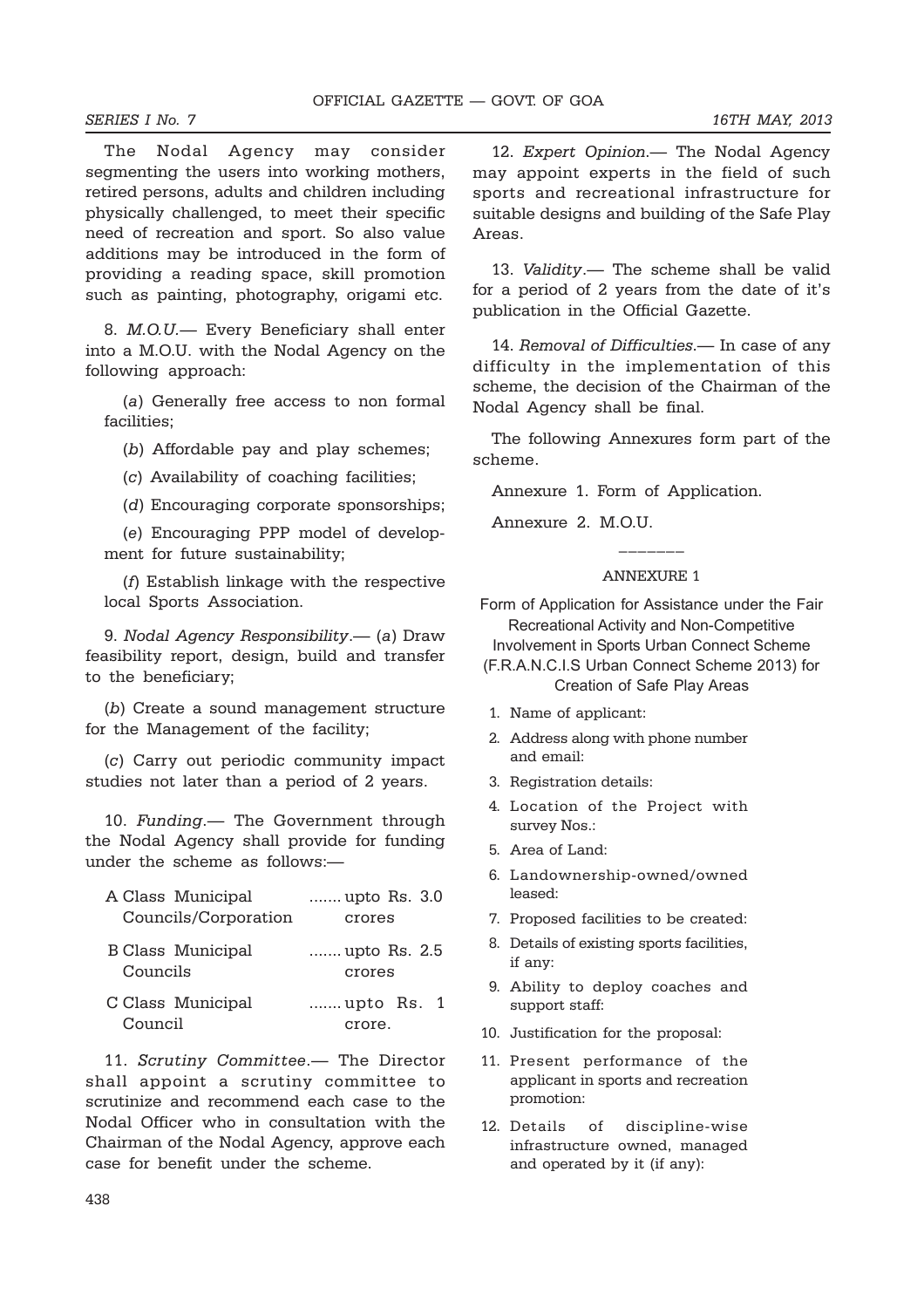- 13. Impact of proposed infrastructure on the community development and identification of new talent, etc.:
- 14. A self-contained business plan for establishing sustainability of the project, including meeting of operations and maintenance cost:
- 15. Details of existing partnerships, if any:
- 16. Management structure for operations of the existing and proposed facilities:
- 17. ACCESS: (Tick applicable)
	- (*a*) Free public access to informal play spaces:
	- (*b*) Affordable pay and play schemes for other facilities:
	- (*c*) Availability of coaching facilities:
	- (*d*) Cross subsidizing model through PPP will be permissible:
- 18. PARTNERSHIPS (tick applicable)
	- (*a*) Linkages with local sports associations:
	- (*b*) Business partnerships to enhance financial viability:

#### UNDERTAKING

We undertake to follow a project approach for the proposed infrastructure so as to ensure its proper maintenance and utilization after it is created.

We certify that the information given above is correct. We hereby guarantee that the facilities of the Project will be made available for bonafide purpose to the general public free of cost or on nominal/token payment only.

We also undertake to abide by all conditions and directions of the Nodal Agency and also to submit ourselves to any audit that the Nodal Agency may require.

> Authorised Signatory Name & Designation (with rubber seal)

Signature

#### Name:

For & on behalf of the Applicant Organisation Rubber Stamp

# ANNEXURE 2

#### Memorandum of Understanding

This Memorandum of Understanding is executed at........ on........... day of.................................., 2010.

#### **BETWEEN**

The Nodal Agency represented by it's Nodal Officer/Authorized Officer, hereinafter called as FIRST PARTY.

## AND

The Beneficiary organisation through its authorized representative, hereinafter called as SECOND PARTY.

The term FIRST PARTY and SECOND PARTY shall mean and include their respective representatives, assigns, successors in interest etc., unless repugnant to the context.

AND WHEREAS the FIRST PARTY has agreed to provide assistance to the SECOND PARTY by creating new or upgrading/repairing the existing infrastructure as detailed in the annexure, under the F.R.A.N.C.I.S URBAN CONNECT SCHEME 2013.

Now this Memorandum of Understanding Witnessth as Under:—

1. The facilities so created/upgraded and the surroundings, including fencing etc., will be maintained and operated by the SECOND PARTY.

2. These facilities shall be used by the members/ /students of the SECOND PARTY during the functional hours and the SECOND PARTY may encourage the persons residing in the vicinity to utilize the facilities.

3. The SECOND PARTY may charge the nominal fee from the users as per the rates approved by the first party.

4. The cost of maintenance, equipment, pay perks etc., in respect of coach/staff so employed to smoothly run the facilities shall be borne by the SECOND PARTY from its own resources which could be raised by it in the form of user fees/voluntary contributions etc., as determined on the basis of the norms prescribed in clause 3 above.

5. That the sports facilities created/upgraded under the MoU may be used for the purposes mentioned above on non-commercial basis.

6. The SECOND PARTY will implement the MoU in a manner that the normal functioning of the organization is not affected in anyway, at any time.